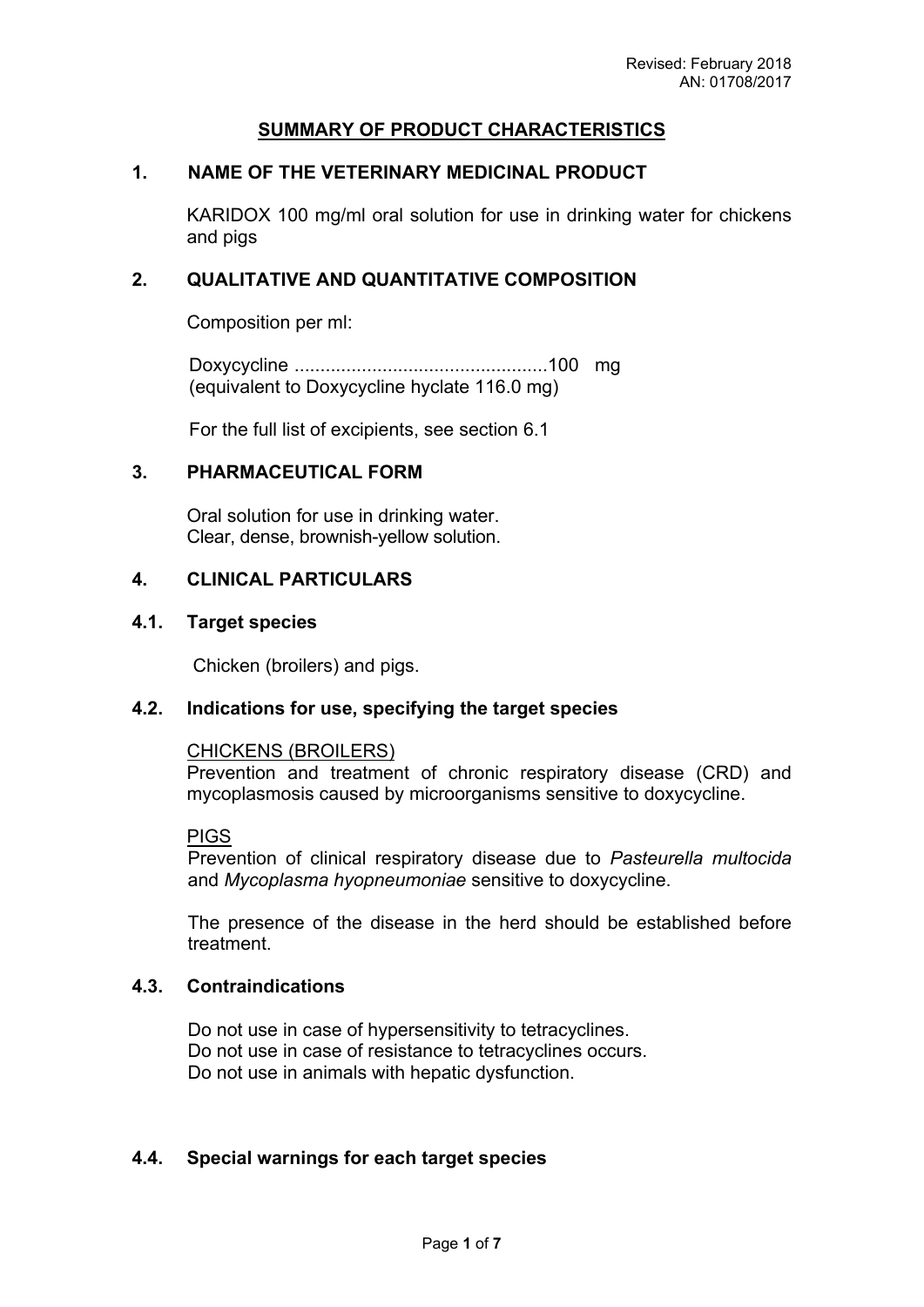Sick animals may have a reduced appetite and altered drinking patterns and should, if necessary, be medicated parenterally.

In cases of altered food or drinking water uptake, the concentrations should be adjusted in such a way that the recommended dosage is achieved.

Do not administer to laying hens.

## **4.5. Special precautions for use**

### Special precautions for use in animals

Prolonged or repeated use of this veterinary medicinal product is discouraged. Attention should be paid to avoidance of stressful conditions and improvement of management practices and hygiene standards.

Avoid administration in oxidised drinking equipment.

Use of the product should be based on susceptibility testing of the bacteria isolated from the animal. If this is not possible, therapy should be based on local (regional and farm level) epidemiological information about susceptibility of the target bacteria, taking into account official national antimicrobial policies.Inappropriate use of the product may increase the prevalence of bacteria resistant to doxycycline and may decrease the effectiveness of treatment with tetracyclines, due to the potential for cross-resistance.

Due to variability (time, geographical) in susceptibility of bacteria for doxycycline, bacteriological sampling and susceptibility testing of microorganisms from diseased birds on farm are highly recommended.

A high resistance rate of *E.coli*, isolated from chickens, against tetracyclines has been documented. Therefore the product should be used for the treatment of infections caused by *E.coli* only after susceptibility testing has been carried out.

As eradication of the target pathogens may not be achieved, medication should therefore be combined with good management practices, e.g. good hygiene, proper ventilation, no overstocking.

## Special precautions to be taken by the person administering the veterinary medicinal product to animals

Tetracyclines may – in very rare cases – induce photosensitivity and allergic reactions.

Do not handle the product if you are hypersensitive to tetracyclines. Wear gloves, work overall and approved safety glasses.

This product is acid and likely to be irritant. Avoid contact with skin and eyes. In case of contact with skin, rinse immediately with plenty of water. In case of contact with eyes, rinse immediately with copious amounts of water and seek medical advice.

Do not smoke, eat or drink while handling this product.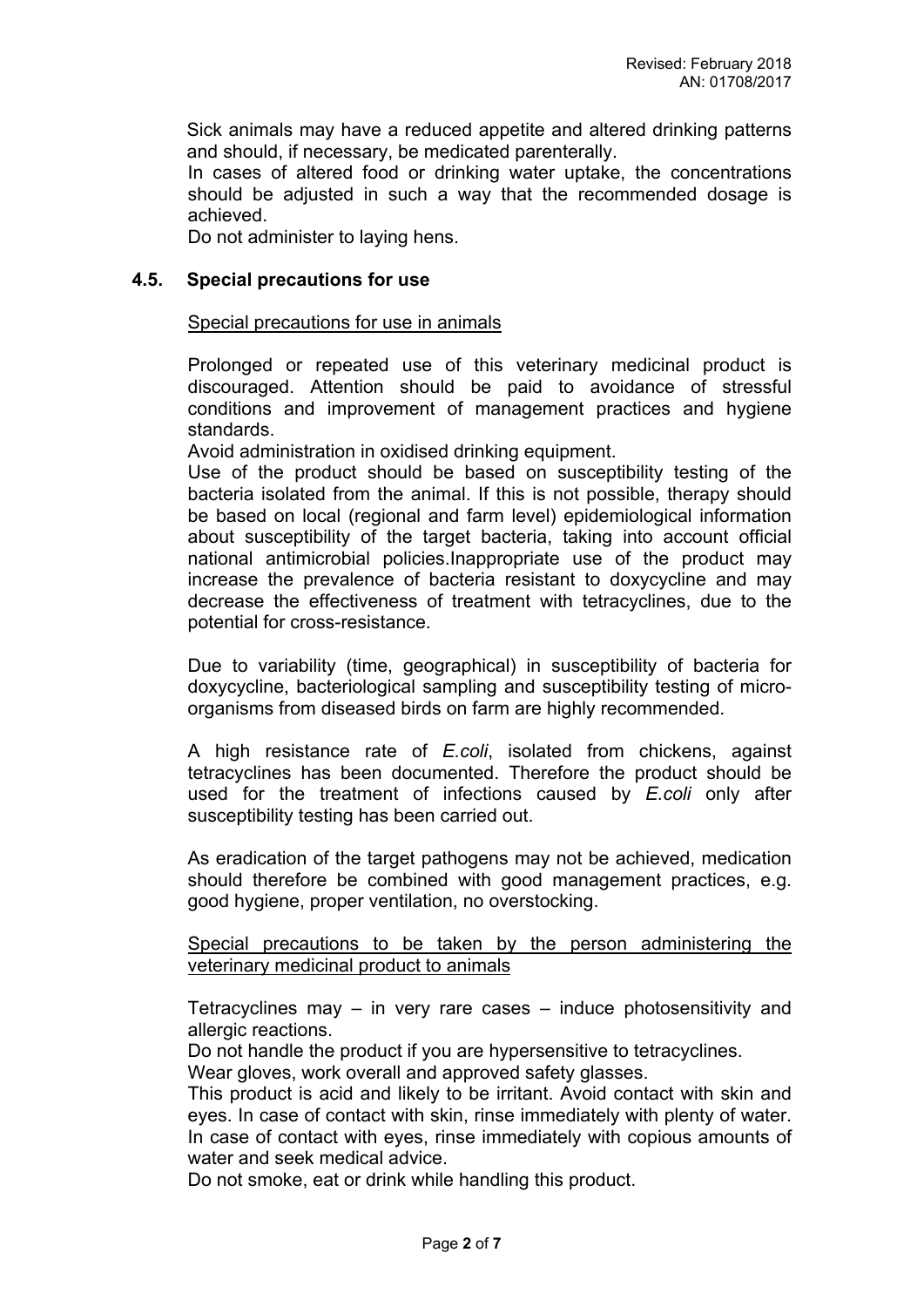The product can be harmful by skin contact and inhalation and may cause eye irritation.

In case of accidental ingestion seek medical advise and show the label to the doctor.

If any symptom should appear, such as a cutaneous eruption, seek prompt medical advice. Swelling of the face, lips or eyes or respiratory difficulties are the most serious signs which require urgent medical attention.

# **4.6. Adverse reactions (frequency and seriousness)**

Allergic and photosensitivity reactions can occur. Intestinal flora may be affected if treatment is very prolonged, and this may result in digestive disturbance.

If suspected adverse reactions occur, treatment should be discontinued.

# **4.7. Use during pregnancy, lactation or lay**

The product should not be used during pregnancy or lactation

## **4.8. Interaction with other medicinal products and other forms of interaction**

Doxycycline absorption may be reduced by the presence of high quantities of calcium, iron, magnesium or aluminium in the diet. Do not administer together with antacids, kaolin and iron preparations.

Do not administer together with bactericidal antibiotics.

The solubility of the product is pH dependent and will precipitate if mixed in alkaline solution

Do not administer with milk replacers

# **4.9. Amounts to be administered and administration route**

To be administered in drinking water

- CHICKEN (broilers): 11.5 23 mg doxycycline hyclate / kg body weight / day, corresponding to  $0.1 - 0.2$  ml of the veterinary product per kg body weight, for 3-5 consecutive days
- PIGS: 11.5 mg doxycycline hyclate/ kg body weight / day, corresponding to 0.1 ml of the veterinary product per kg body weight,for 5 consecutive days).

Based on the recommended dose, and the number and weight of the animals to be treated, the exact daily amount of the veterinary product should be calculated according to the following formula:

|  | X ml veterinary | Mean body | X m |
|--|-----------------|-----------|-----|
|--|-----------------|-----------|-----|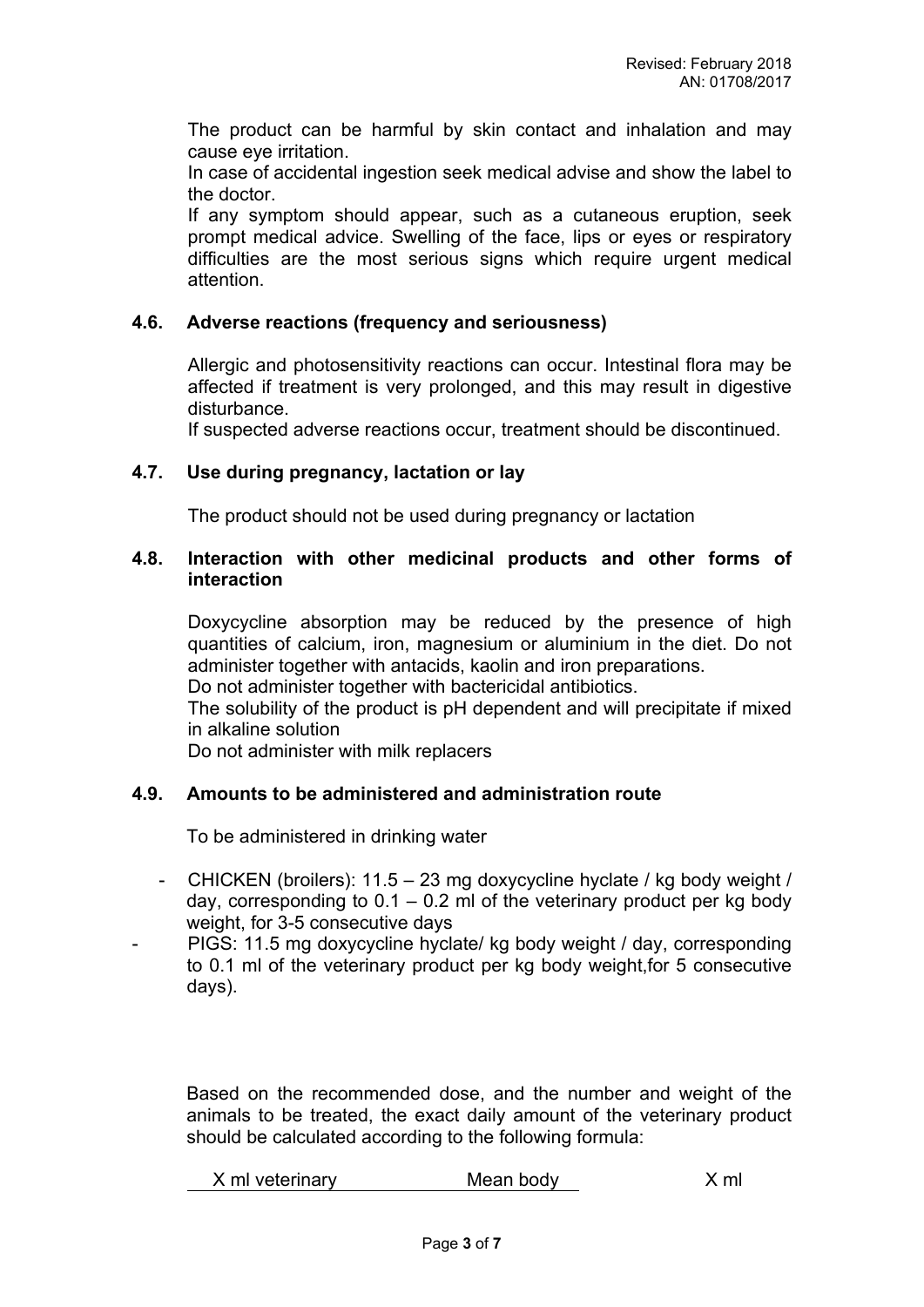|             | $\sim$ $\sim$ $\sim$ |     |                |
|-------------|----------------------|-----|----------------|
|             | treated              |     | drinking water |
| b.w./day    | animals to be        | $=$ | product per l  |
| product/ kg | weight (kg) of       |     | veterinary     |

Mean daily water consumption (l) per animal

To ensure a correct dosage body weight should be determined as accurately as possible to avoid underdosing. The uptake of medicated water is dependant on the clinical condition of the animals. In order to obtain the correct dosage, the concentration in drinking water may have to be adjusted.

The use of suitably calibrated weighing equipment is recommended if part packs are used. The daily amount is to be added to the drinking water such that all medication will be consumed in 24 hours. Medicated drinking water should be freshly prepared every 24 hours. It is recommended to prepare a concentrated pre-solution – approximately 100 grams product per litre drinking water – and to dilute this further to therapeutic concentrations if required. Alternatively, the concentrated solution can be used in a proportional water medicator.

Medicated water should be the only drinking source.

The remaining medicated water should be disposed of in accordance with local requirements.

If no improvement in clinical signs is seen within the treatment duration, the diagnosis should be reviewed and treatment changed.

# **4.10. Overdose (symptoms, emergency procedures, antidotes)**

No data available.

#### **4.11. Withdrawal period**

Meat & offal: Chickens (broilers): 7 days Pigs: 7 days. Eggs: Not permitted for use in laying birds producing eggs for human consumption

# **5. PHARMACOLOGICAL PROPERTIES**

Pharmacotherapeutic group: Antibiotic,Tetracyclines ATCvet code: QJ01AA02

### **5.1. Pharmacodynamic properties**

Doxycycline is a bacteriostatic agent that acts by interfering with the bacterial protein syntesis of sensitive species.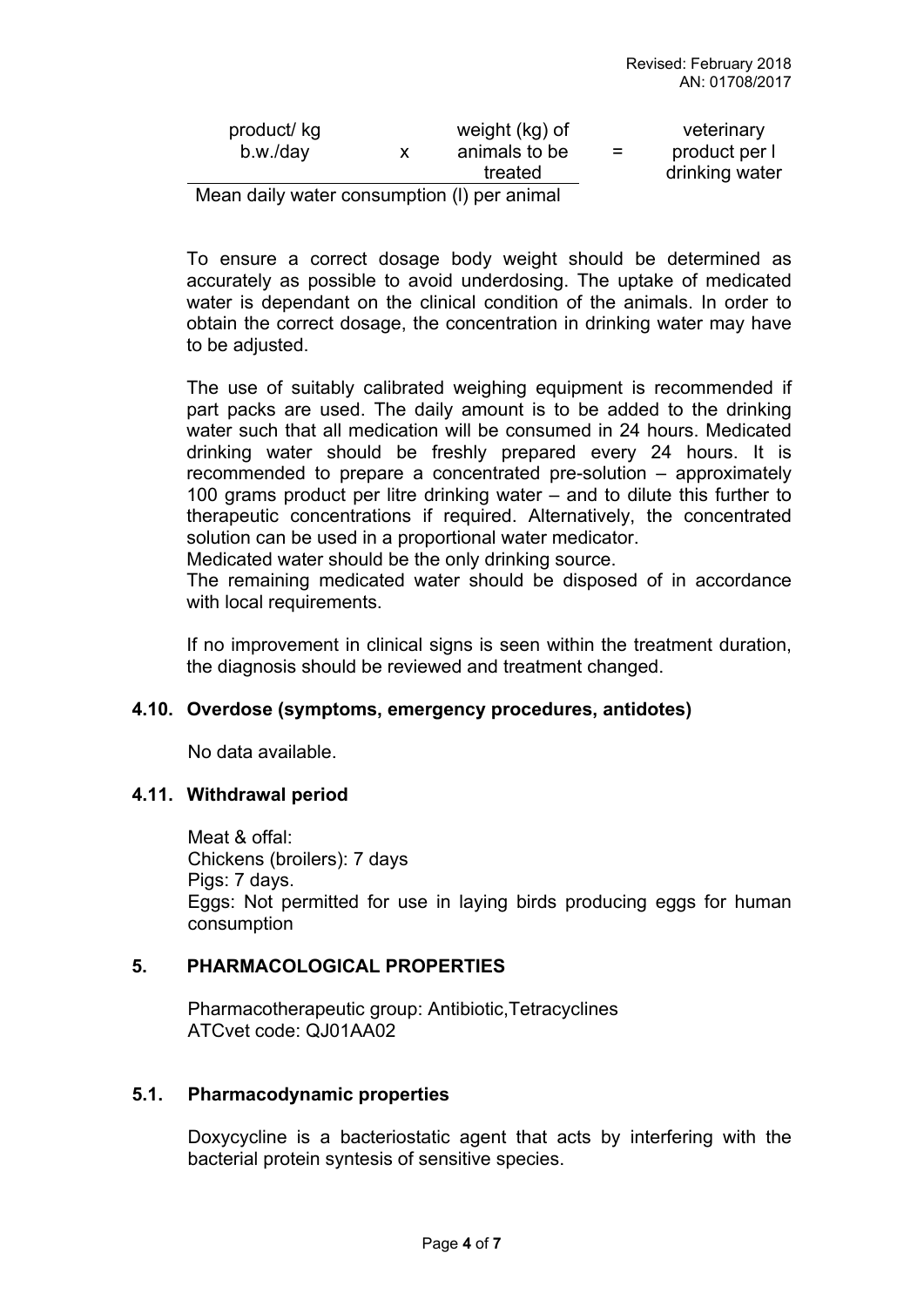Doxycycline is a semi-synthetic tetracycline derived from oxytetracicline. It acts on the subunit 30S of the bacterial ribosome, to which is linked reversibly, blocking the union between aminoacyl-tRNA (transfer RNA) to the mRNA-ribosome complex, preventing the addition of new aminoacids into the growing peptide chain and thus interfering with protein synthesis. Doxycycline is active against Gram-positive and Gram-negative bacteria.

Spectrum of activity:

*Streptococcus spp. Staphylococcus aureus Chlamydia spp. Mycoplasma spp. Salmonella spp. Pasteurella multocida*

*In vitro* sensitivity of doxycycline against *Pasteurella multocida* and *Bordetella bronchiseptica* strains isolated from pigs has been determined by means of a plate diffusion method, and against *Mycoplasma hyopneumoniae* by a dilution method, with MIC<sub>90</sub> values of 0.517  $\Box q/ml$ ,  $0.053$   $\Box$ g/ml and  $0.200$   $\Box$ g/ml, respectively.

According to the NCCLS standard, strains sensitive to doxycycline have MIC values below or equal to 4  $\Box$ g/ml and those resistant have MIC values above or equal to 16  $\Box$  g/ml.

There are at least two mechanisms of resistance to tetracyclines. The most important mechanism is due to decreased cellular accumulation of the drug. This is due to the establishment of either a pump elimination path or an alteration in the transport system that limits the uptake of tetracycline. The alteration in the transport system is produced by inducible proteins codified in plasmids and transposons. The other mechanism is evidenced by decreased ribosome affinitiy for the Tetracycline-Mg2+ complex owing to chromosomal mutations. Resistance to tetracyclines may not only be the result of therapy with tetracyclines, but may also be caused by therapy with other antibiotics leading to selection of multi-resistant strains including tetracyclines. Although minimal inhibitory concentrations (MIC) tend to be lower for doxycycline than for older generation tetracyclines, pathogens resistant to one tetracycline are generally also resistant to doxycycline (cross resistance). Both long term treatment and treating for an insufficient length of time and/or sub-therapeutic dosages can select for antimicrobial resistance and should be avoided.

# **5.2. Pharmacokinetic particulars**

Doxycycline is bioavailable after oral administration. When orally administered, it reaches values greater than 70% in most species.

Feeding can modify the oral bioavailability of doxycycline. In fasting conditions bioavailability is around 10-15% greater than when the animal is fed.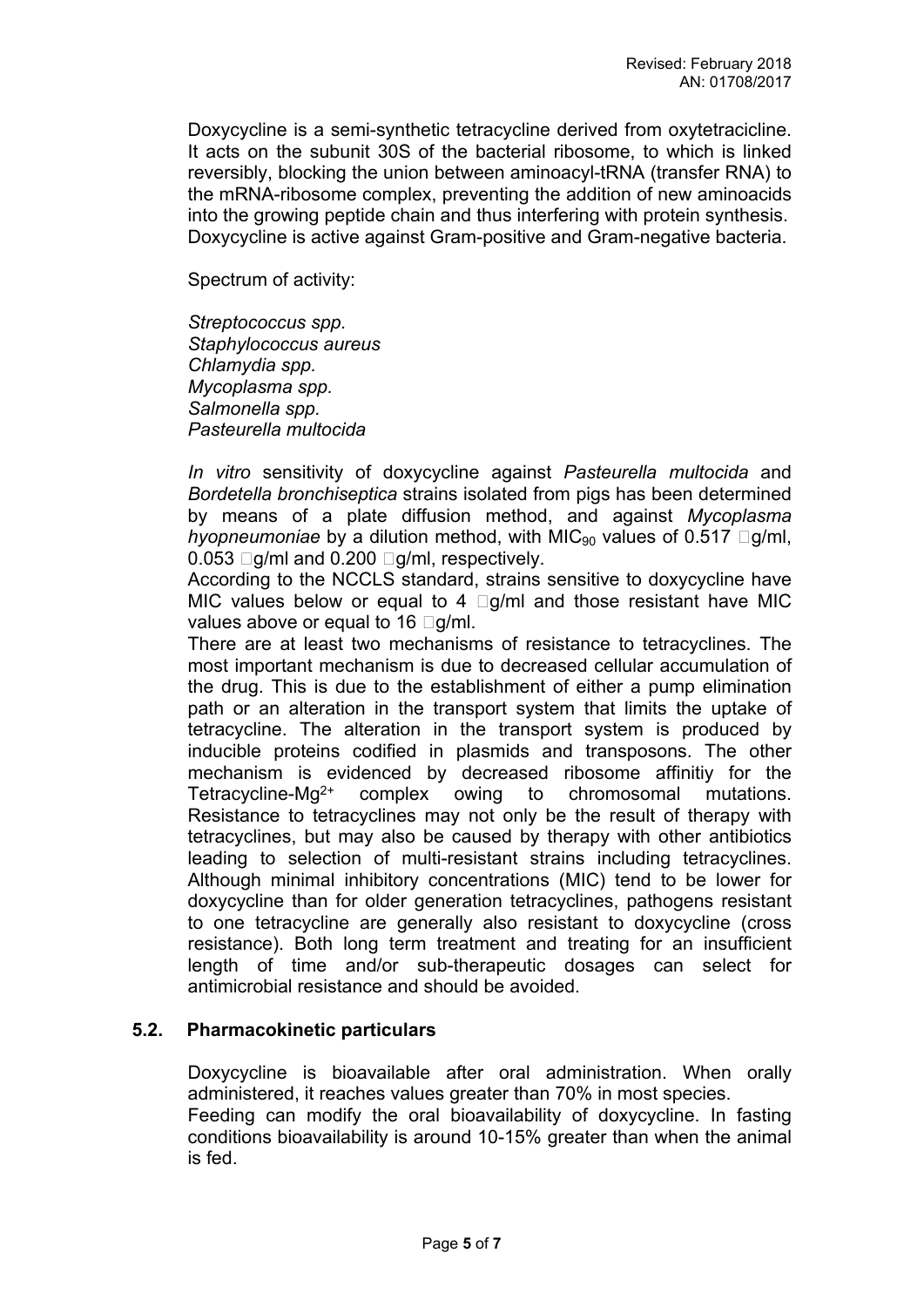Doxycycline is well distributed through the body as it is highly lipid soluble. It accumulated in liver, kidney, bones and intestine; enterohepatic recycling occurs. In lungs, it always reaches higher concentrations than in plasma. Therapeutic concentrations have been detected in aqueous humour, myocardium, reproductive tissues, brain and mammary gland. Plasma protein binding is 90-92%.

40% of the drug is metabolized and largely excreted through faeces (biliary and intestinal route), mainly as microbiologically inactive conjugates.

# CHICKENS (broilers)

After oral administration, doxycycline is rapidly absorbed reaching maximum concentrations  $(C_{\text{max}})$  around 1.5 h. Bioavailability was about 75%. The presence of food in the gastrointestinal tract reduces its absorption, reaching a bioavailability around 60% and extending considerably the time at which it reaches the maximum peak concentration,  $(t_{\text{max}})$  3.3 h.

#### PIGS

After an oral dose of 10 mg/kg/day, the concentration at steady state (Css) was around 1.30 µg/mL and plasma elimination half-life (t1/2) was 7.01 h.

# **6. PHARMACEUTICAL PARTICULARS**

# **6.1. List of excipients**

Pyrrolidone Propylene glycol

#### **6.2. Major Incompatibilities**

In the absence of compatibility studies, this veterinary medicinal product must not be mixed with other veterinary medicinal products.

## **6.3. Shelf life**

Shelf life of the veterinary medicinal product as packaged for sale: 15 months Shelf life after dilution according to directions: 24 hours Shelf-life after first opening the immediate packaging: 28 days

# **6.4. Special precautions for storage**

Do not store above 25ºC. Protect from light.

# **6.5. Nature and composition of immediate packaging**